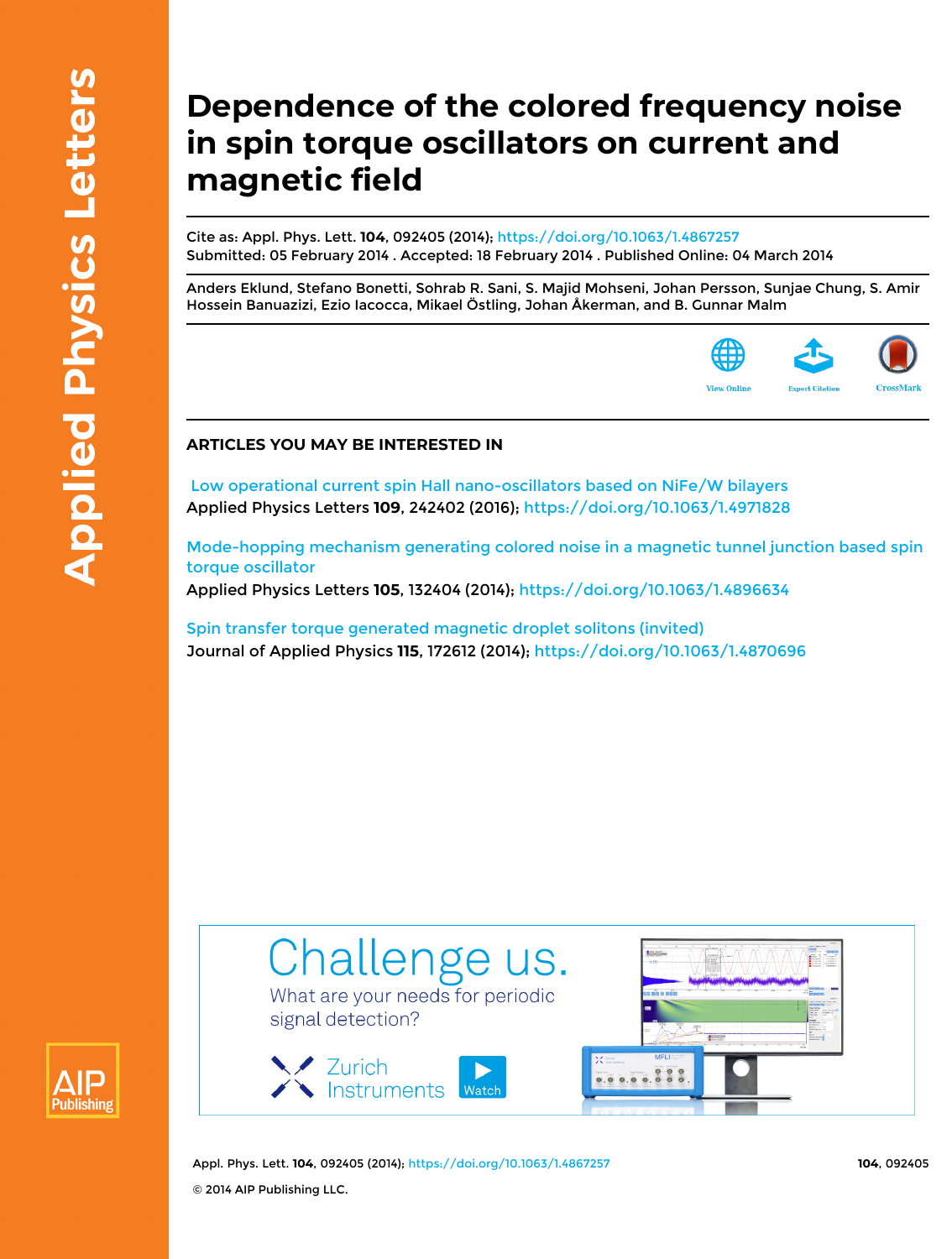

## [Dependence of the colored frequency noise in spin torque oscillators](http://dx.doi.org/10.1063/1.4867257) [on current and magnetic field](http://dx.doi.org/10.1063/1.4867257)

Anders Eklund,<sup>1,a)</sup> Stefano Bonetti,<sup>2</sup> Sohrab R. Sani,<sup>1</sup> S. Majid Mohseni,<sup>1,3</sup> Johan Persson,<sup>4</sup> Sunjae Chung,<sup>1</sup> S. Amir Hossein Banuazizi,<sup>1</sup> Ezio Iacocca,<sup>5</sup> Mikael Östling,<sup>1</sup> Johan Åkerman, $1,4,5$  and B. Gunnar Malm $^1$ 

<sup>1</sup>School of Information and Communication Technology, KTH Royal Institute of Technology, Electrum 229, 164 40 Kista, Sweden

 $^{2}$ Department of Physics, Stanford University, Stanford, California 94305, USA

3 Department of Physics, Shahid Beheshti University, Evin, Tehran 19839, Iran

4 NanOsc AB, Electrum 205, 164 40 Kista, Sweden

5 Department of Physics, University of Gothenburg, Box 100, 405 30 Gothenburg, Sweden

(Received 5 February 2014; accepted 18 February 2014; published online 4 March 2014)

The nano-scale spin torque oscillator (STO) is a compelling device for on-chip, highly tunable microwave frequency signal generation. Currently, one of the most important challenges for the STO is to increase its longer-time frequency stability by decreasing the 1/f frequency noise, but its high level makes even its measurement impossible using the phase noise mode of spectrum analyzers. Here, we present a custom made time-domain measurement system with 150 MHz measurement bandwidth making possible the investigation of the variation of the  $1/f$  as well as the white frequency noise in a STO over a large set of operating points covering 18–25 GHz. The 1/f level is found to be highly dependent on the oscillation amplitude-frequency non-linearity and the vicinity of unexcited oscillation modes. These findings elucidate the need for a quantitative theoretical treatment of the low-frequency, colored frequency noise in STOs. Based on the results, we suggest that the  $1/f$ frequency noise possibly can be decreased by improving the microstructural quality of the metallic thin films.  $\odot$  2014 AIP Publishing LLC. [\[http://dx.doi.org/10.1063/1.4867257](http://dx.doi.org/10.1063/1.4867257)]

The spin torque oscillator<sup>[1–3](#page-4-0)</sup> (STO) is a nano-scale device utilizing spin polarization of an electrical dc current to drive a steady-state magnetization precession, resulting in an oscillating voltage with a frequency in the high microwave range<sup>[4](#page-4-0)</sup> governed by the ferromagnetic resonance (FMR) frequency. Possible applications include wide-band high-frequency communication, hard disk drive bit pattern sensing,<sup>5</sup> and generation of large-amplitude propagating spin waves $6,7$ for magnonic devices.<sup>[8](#page-4-0)</sup>

For any oscillator, a key parameter is its stability in terms of frequency or, equivalently, phase noise.<sup>9</sup> Previous work $10,\overline{11}$  has shown the existence of two different types of STO frequency noise, namely, 1/f and white, and that the frequency-domain spectrum both changes its shape and increases its linewidth as the colored, 1/f frequency noise becomes dominating on longer timescales.<sup>10</sup> The presence of white frequency noise originates from random-walk processes for the phase and has been the subject of theoretical analysis $12,13$  showing that it is governed by the nontrivial amplitude-frequency relation generally seen in STOs. On the other hand, the current knowledge about the 1/f frequency noise is limited to the experimental determination of its existence and order of magnitude.<sup>10</sup> Extensive work on the STO frequency noise spectrum is hindered primarily by the inability of commercially available instruments, such as spectrum analyzers (SAs) equipped with a phase noise measurement mode, to lock on the comparatively unstable STOs. This inability in itself indicates the significance, not the least for

applications, of understanding and decreasing the longertimescale, strong 1/f frequency fluctuations.

In this Letter, we present a discussion of the nature of the 1/f frequency noise in STOs, based on measurements of its variation with the operating point (defined by the electric current and magnetic field). The investigation is made possible by the development of a custom time-domain measurement circuit providing a 150 MHz measurement bandwidth (approximately four times higher than previously achieved<sup>10</sup>), allowing characterization of complete sets of adjacent operating points without being limited to only the points of highest frequency stability. The detailed current dependence of the frequency noise is presented for a number of magnetic field strengths, giving rise to diverse STO frequency generation in two nominally identical samples with fundamentally different characteristics; sample A has one single oscillation mode, while sample B has two competing modes.

The samples investigated are nano-contact  $STOs<sup>14</sup>$  $STOs<sup>14</sup>$  $STOs<sup>14</sup>$  with a nominally 100 nm contact diameter, fabricated similarly to those in Refs. [15–17](#page-4-0) and showing microwave oscillations for current densities in the order of  $10^8$  A/cm<sup>2</sup>. The pseudo-spin valve stack consists of a  $Pd(8)/Cu(15)$  buffer layer, a  $Co(8)/Cu(6)/Ni<sub>80</sub>Fe<sub>20</sub>(4.5)$  giant magnetoresistance (GMR) trilayer, and a  $Cu(3)/Pd(3)$  capping layer, where all thicknesses are given in nanometers. All thin films were deposited by either rf or dc sputtering in an Ar sputtering pressure of 2.5 mTorr. The metallic layers were etched into  $16 \times 8 \mu m$ mesas using an Ar plasma sputter etch and were then insulated with 30 nm PECVD deposited  $SiO<sub>2</sub>$ . The 100 nm diama)Electronic mail: [ajeklund@kth.se](mailto:ajeklund@kth.se) eter nano-contacts were defined using e-beam lithography

0003-6951/2014/104(9)/092405/5/\$30.00 104, 092405-1 004, 092405-1 0003-6951/2014 AIP Publishing LLC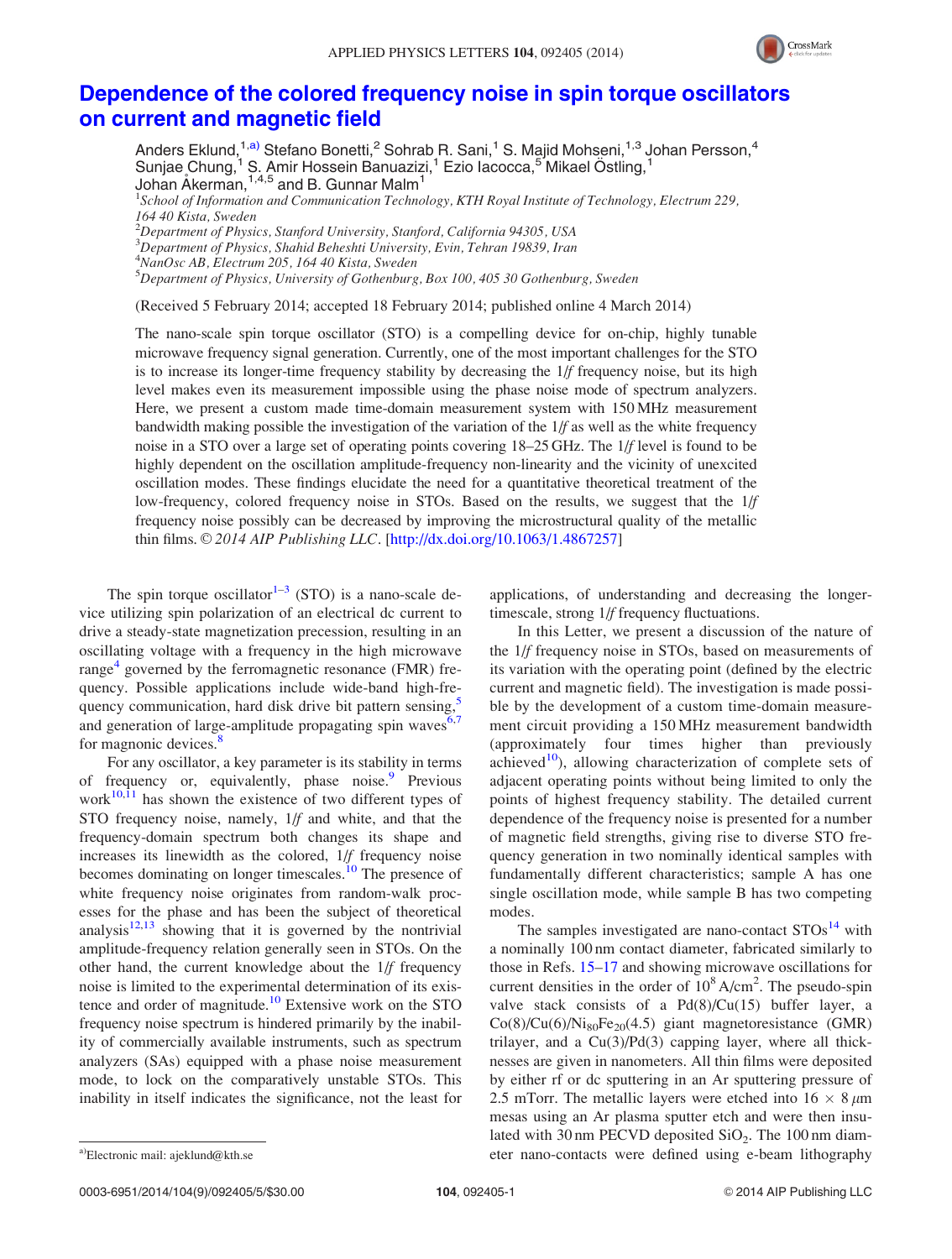and metallized by Cu. Optical lithography and lift-off were used to deposit a 2.1  $\mu$ m thick Cu top contact layer with a coplanar waveguide, leading to ground-signal-ground (GSG) connection pads. The final devices had a GMR of around 1%, and the saturation magnetization  $4\pi M_s$  for the two ferromagnetic layers was determined through FMR measurements of the patterned sample to be 8.8 kG for the NiFe free layer and 18.0 kG for the Co fixed layer.

The measurements on active STOs were performed at room temperature, with magnetic field strengths  $H$  in the order of 10 kOe applied at an out-of-plane angle of  $70^{\circ}$  to excite the propagating oscillation mode<sup>[18](#page-5-0)</sup> and maximize its power while keeping the linewidth low.<sup>[19](#page-5-0)</sup> The devices were contacted with a 40 GHz GSG microwave probe. The dc bias current  $I_{dc}$  (sourced from a Keithley 6221) was supplied through a bias-T and the resulting ac component was fed to a 45 dB gain, 0.1–26.5 GHz low noise amplifier (LNA) with a 3.5 dB noise figure. A Rohde and Schwarz FSU 67 SA was used to determine the spectral density as a function of current for the various field strengths. The SA was swept in the 0.1–30 GHz range (15–30 GHz for sample B) utilizing a resolution bandwidth of 2 MHz, video bandwidth 10 kHz and averaging over 5 consecutive sweeps, resulting in a total acquisition time of 9.5 s for each spectrum.

Time-domain measurements of the oscillating signal were made by connecting the LNA to a microwave mixer with 5.5 dB conversion loss. Downmixing was performed to a center intermediate frequency (IF) of 75 MHz followed by amplification in a 34 dB gain, 0–500 MHz amplifier after which 128 ms long timetraces were recorded on a real-time oscilloscope with a 200 MHz bandwidth limiter and a sampling rate of 1 GS/s. A 150 MHz low-pass software filter was used to reduce high-frequency noise. This 150 MHz observation bandwidth was manually centered around the STO peak by adjusting the LO input reference frequency on the mixer.

The timetraces were processed similar to the procedure in Ref. [10.](#page-4-0) From the zero-crossing times, a nominal frequency (close to the nominal IF) was calculated and used to retrieve the phase deviation (i.e., phase noise)  $\phi(t)$  at each zero-crossing. To reduce the effect of electric background measurement noise from the amplifiers (which occasionally produces false zero-crossing values), a correction algorithm was implemented to delete fast zero-crossings occurring inbetween the nominal  $\sim$ 75 MHz crossings (a zero-crossing pair was removed whenever its frequency exceeded 220% of the IF—thus being well above the bandwidth of 150 MHz). The phase noise spectral density  $S_{\phi}(f)$  (where f is the fluctuation frequency) was calculated over Hann windowed, halfoverlapping segments of 40 and 20 ms in length. Since a linearly changing phase deviation results in an oscillation when windowed with a bell shape such as the Hann window, the lowest frequency points do not represent fluctuations in the signal; therefore, the 40 ms curves were used only to determine the valid range for the 20 ms curves (the seven lowest frequency points had to be omitted). Through the Fourier identity of the derivative, the frequency noise spectral density  $S_{\nu}(f)$  was calculated as  $S_{\nu}(f) = f^2 S_{\phi}(f)$  where



FIG. 1. Frequency noise spectral density for sample A at  $H = 10.5$  kOe and  $I_{\text{dc}} = 30 \text{ mA}.$ 

is the instantaneous frequency deviation of the STO and f is the fluctuation frequency for  $\nu(t)$ . An example of a time segment averaged  $S_{\nu}(f)$  is shown in Figure 1, fitted with the function

$$
S_{\nu, \text{fit}}(f) = S_{\nu, 1/f} / f + S_{\nu, \text{white}}.
$$
 (2)

The white frequency noise level  $S_{\nu, \text{white}}$  was extracted as the average value of  $S_{\nu}(f)$  over  $f = 0.1 - 1$  MHz, and this level was then used to fit an adjoining 1/f part to the complete range of f. The positive slope visible above 20 MHz in Figure 1 has the same level for all operating points and represents the white phase noise measurement floor of the setup. The plots of  $S_{\nu,1/f}$  and  $S_{\nu,\text{white}}$  in Figures [2](#page-3-0) and [3](#page-3-0) display the mean and standard deviation for fits made for each individual 20 ms segment. Data points are displayed for the current regions where the signal-to-noise ratio (SNR) was good and the  $S_{\nu}(f)$  spectrum uncompromised; for worse SNR,  $S_{\nu, \text{white}}$  tended to go up (significantly above the maximum  $\pi S_{\nu,\text{white}}$  level indicated by the SA linewidth) as also verified numerically and experimentally using a commercial signal generator connected to the LNA. The same inability to extract correct zero-crossings in too low SNR at the same time resulted in decreased  $S_{\nu,1/f}$ levels.

Figure [2](#page-3-0) shows the power spectral density, SA Lorentzian fitted linewidth  $\Delta f$  (full width at half maximum, FWHM), and  $\pi S_{\nu, \text{white}}$  and  $S_{\nu, 1/f}$  of sample A as a function of  $I_{\text{dc}}$  for three magnetic field strengths. In the absence of other frequency noise types,  $S_{\nu, \text{white}}$  would produce a frequency-domain Lorentzian with a linewidth of  $\pi S_{\nu,\text{white}}^{10}$  $\pi S_{\nu,\text{white}}^{10}$  $\pi S_{\nu,\text{white}}^{10}$ , allowing a direct comparison (in the same units) with the SA linewidth  $\Delta f$ . As can be seen in Figures  $2(d)-2(f)$ , the STO linewidth as measured with the SA is generally well explained by the white frequency noise alone.

The qualitative and quantitative correspondence further strengthens the previous observations<sup>12,[20,21](#page-5-0)</sup> of the correlation between the linewidth (i.e.,  $\pi S_{\nu, \text{white}}$ ) and the nonlinear amplification factor (coincidently also denoted  $\nu$ ) of the gen-eral nonlinear auto-oscillator theory<sup>[22](#page-5-0)</sup> of the STO, calculated by the means of Ref. [21.](#page-5-0) We noted that both the nonlinear amplification factor and  $\left( df/dI_{\text{dc}} \right)^2$  (as suggested in Ref. [23](#page-5-0) to have impact on the frequency noise) look very similar and agree qualitatively with the shape of the linewidth and  $\pi S_{\nu, \text{white}}$  versus  $I_{\text{dc}}$  curves. An exhaustive investigation of this topic is, however, outside the scope of this Letter.

Noise in the dc current source as an origin for the frequency noise was ruled out in an additional measurement in a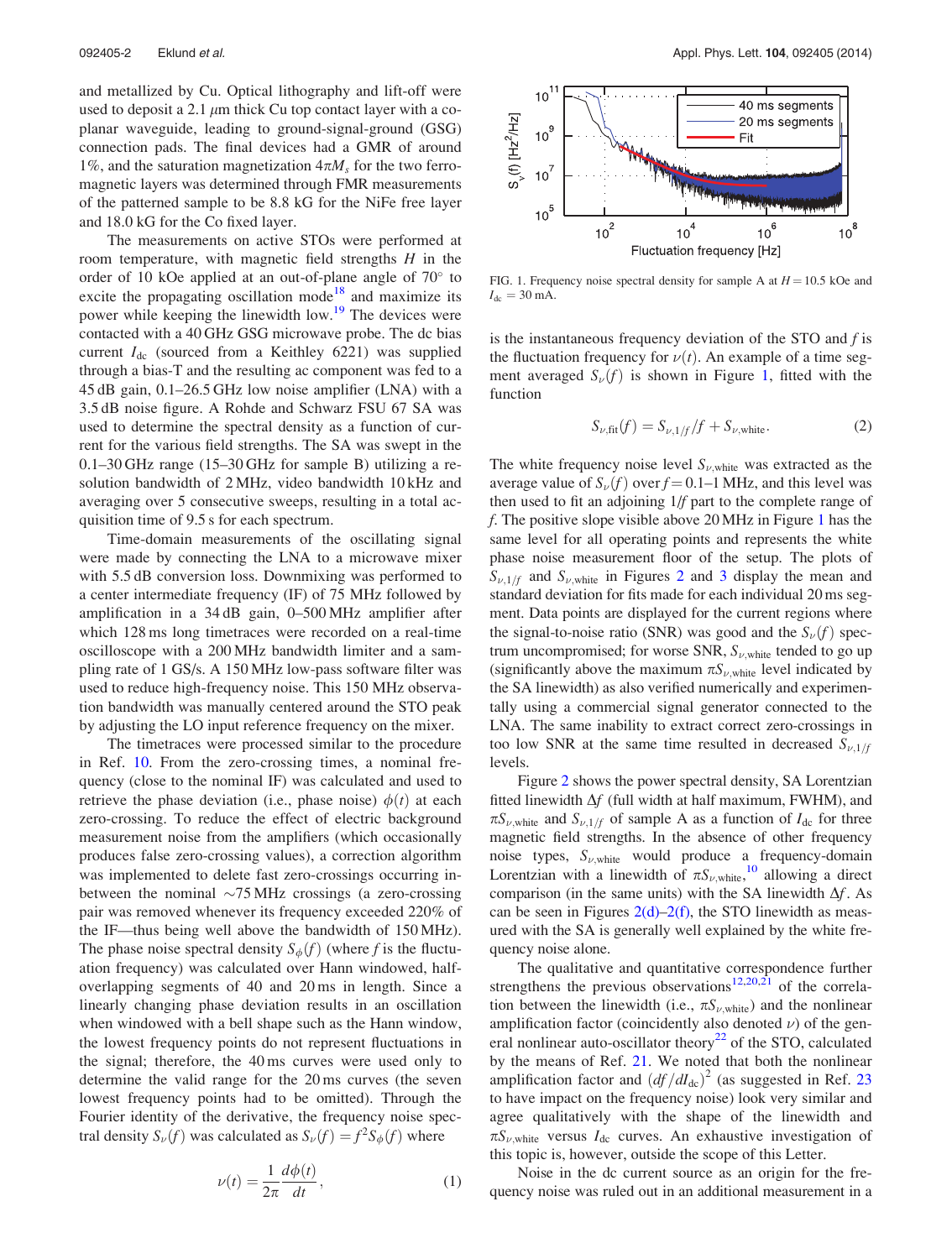<span id="page-3-0"></span>

FIG. 2. (a)–(c) Power spectral density and (d)–(i) frequency noise for sample A in (a), (d), and (g)  $H = 9.5$  kOe; (b), (e), and (h)  $H = 10.5$  kOe; and (c), (f), and (i)  $H = 11.5$  kOe.

sample with lower threshold current (increased current density by using a thicker bottom Cu layer to decrease current spreading within the GMR films), where the range setting of the dc current source could be changed from 100 mA to 20 mA. Although this operation decreases the noise in  $I_{dc}$  by 5–10 dB, no change in the STO frequency stability was observed.

Noise in the magnetic field, generated by our electromagnet, could also be ruled out; the experimentally determined  $\left( df/dH \right)^2$  did not convincingly correspond qualitatively to the peaks and valleys of the frequency noise (as a function of current), and a measurement performed with a 9.37 kOe permanent Halbach array magnet showed neither a qualitative difference nor an order-of-magnitude change in any of the frequency noise quantities.

Regarding the  $1/f$  frequency noise in Figures  $2(g)-2(i)$ , it is *not* a monotonic function of  $I_{dc}$ . Moreover, it changes as a function of the magnetic field strength in a way similar to the SA linewidth and  $\pi S_{\nu, \text{white}}$ . Nor is it a function of the oscillation frequency, as for example can be seen by comparing the  $I_{dc}$  ranges of minimum  $S_{\nu,1/f}$ . This nearly identical minimum value  $(S_{\nu,1/f} \approx 0.5 \times 10^{11} \text{ Hz}^2/\text{Hz})$  is obtained within

19.5–20.0, 21.0–21.7, and 22.7–23.4 GHz for the respective field strengths. In conclusion, the 1/f noise behavior for single-mode oscillation can best be described as a function of the frequency- $I_{dc}$  nonlinearity—which also governs the white frequency noise.

The multi-mode sample B (Figure 3) shows qualitatively different frequency noise behavior for  $I_{dc} \geq 34.0 \text{ mA}$ . For  $I_{dc}$  < 34.0 mA in both field strengths 10.5 and 11.5 kOe, the SA linewidth,  $\pi S_{\nu, \text{white}}$  and  $S_{\nu,1/f}$  (Figures 3(c)–3(f)), show trends similar to those of sample A (with the exception of a lower peak value for  $S_{\nu,1/f}$  and an uncorrelated rise towards 34.0 mA in Figure 3(e)). However, for  $I_{dc} \geq 34.0$  mA, 10.5 kOe in Figure  $3(a)$  we see an onset of a higher-frequency mode, approximately 1 GHz above the original mode. While this new mode had too weak oscillation amplitude to be observed in the time-domain, our measurements of the original mode (Figures  $3(g)-3(i)$ , also marked in Figure  $3(a)$ ) show a stochastic ON/OFF-switching within the 150 MHz measurement bandwidth. The noncontinuous waveform prevents a meaningful extraction of the frequency noise spectrum; however, we observe increasing ON/OFF-switching rates as a



FIG. 3. (a) and (b) Power spectral density and (c)–(f) frequency noise for sample B in (a), (c), and (e)  $H = 10.5$  kOe and (b), (d), and (f)  $H = 11.5$  kOe. Recorded timetraces at  $H = 10.5$  kOe for the lower-frequency, dominating mode (blue) and background at  $I_{dc} = 0$  mA (black) for (g) 34.0 mA, (h) 37.0 mA, and (i) 40.0 mA. The higher-frequency mode is outside the 150 MHz bandwidth.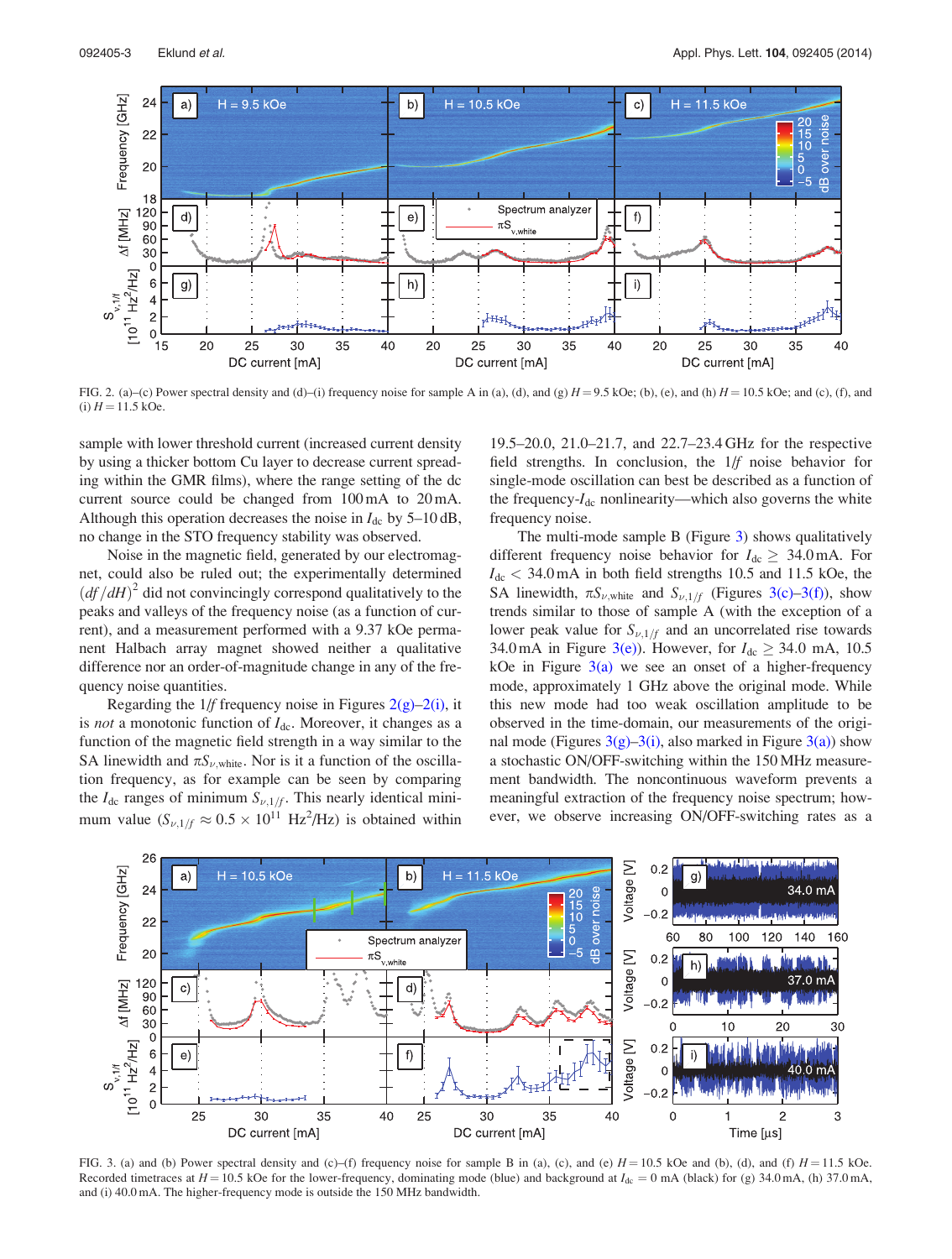<span id="page-4-0"></span>function of bias current, in agreement with the increase of thermal spin-wave coupling channels recently suggested ana-lytically.<sup>[24,25](#page-5-0)</sup> The involved timescale ranges from hundreds of  $\mu$ s for Figure [3\(g\)](#page-3-0) to sub- $\mu$ s for Figure [3\(i\)](#page-3-0). Although the higher-frequency mode voltage amplitude was too weak to be observed in the time-domain for sample B, in Ref. [26](#page-5-0), a similar behavior was found in similar operating conditions for a similar device and it was unambiguously observed that the STO was constantly jumping between the involved frequencies. As the magnetic field strength is increased, the higherfrequency mode disappears from the spectrum and at 11.5 kOe (Figure  $3(b)$ ) the time-domain waveform of the main mode is once again continuous. However, in the high-current region of the non-excited second mode, the 1/f noise shows an elevated level (highlighted section of Figure  $3(f)$ ), both compared to the previous values and to the behavior of  $\pi S_{\nu,\text{white}}$  in Figure [3\(d\)](#page-3-0).

Although the observed 1/f frequency noise slope in all our measurements might in theory represent the highfrequency tail of longer correlations, we found no such indication down to our lower measurement limit of  $\sim$ 100 Hz. Therefore, in the following three paragraphs, we will discuss the potential origin of the observed pure 1/f noise.

As seen in both sample A and the single-mode region of sample B, the 1/f frequency noise for single-mode oscillation appears to be correlated to the same nonlinear amplification factor between amplitude noise and frequency noise as has been analytically identified for white frequency noise,<sup>12</sup> or to  $\left(\frac{df}{dt_{\text{dc}}}\right)^2$ . The origin of this possible  $1/f$  noise in the oscillation amplitude is not as clear as in the case of the white, thermally generated noise. We suggest that it may come from long-term weakly chaotic $27$  magnetization trajectories; the oscillation trajectory may not necessarily be a perfect limit cycle. In this case, the 1/f noise is inherent to the precession dynamics and not easily improved. Another possibility concerns 1/f magnetoresistive noise in the sputtered magnetic thin films of GMR spin valves; $^{28}$  $^{28}$  $^{28}$  it is natural to envisage how 1/f magnetoresistive noise can give rise to 1/f noise in the spin torque and thereby in the magnetization oscillation amplitude. In Ref. [28](#page-5-0), this magnetoresistive noise is found to be "associated with fluctuations in the magnetic microstructure having a length scale set by the disorder formed during the deposition and processing of the materials stack"—e.g., metallic grains originally formed in the sputtering process. This suggests that the 1/f amplitude noise and thereby the 1/f frequency noise could potentially be decreased by improving the microstructural quality of the deposited films.

The behavior of  $S_{\nu,1/f}$  at high currents for sample B suggests that the second, higher-frequency mode continues to influence the magnetization precession also at operating points where it is no longer properly excited. In this sense, the "background" mode can induce longer correlations due its vanishing yet finite energy, $2<sup>5</sup>$  leading to increased white and 1/f noise. With this interpretation, the gradual increase in  $S_{\nu,1/f}$  in Figure [3\(e\)](#page-3-0) for 31.0 mA  $dc \leq 34.0$  mA before the time-domain observed onset of the higher-frequency mode (an increase which does not occur for  $\pi S_{\nu,\text{white}}$ ) is a fully natural observation as the higher-frequency mode approaches excitability along the  $I_{dc}$  instead of the H dimension in the parameter space.

The "background" mode effect could potentially be depleted by controlling the number of available modes to a single one. Two recent studies $29,30$  have shown that the generated frequency is highly dependent on the in-plane angle and even polarity of the applied magnetic field, leading to reasoning about spatial microstructural film inhomogeneity as the cause. It is not unlikely that the presence of several frequencies in sample B is related to different areas of the films underneath the nano-contact alternately dominating the magnetization precession. Therefore, we expect that increased film deposition quality would decrease the number of modes and therefore also decrease the influence of "background" modes on the 1/f frequency noise.

In conclusion, by using a 150 MHz wide microwave down-mixing, time-domain technique, we have found that the colored, 1/f frequency noise in GMR nano-contact spin torque oscillators is closely related to the  $I_{dc}$ -frequency nonlinearity in a way similar to that of the white frequency noise and the spectrum FWHM linewidth. We have also observed that the nearby (in parameter space) existence of an unexcited alternative precession mode can act to increase the 1/f level. Based on these results, we propose that improvement of the sputtered film quality may have a significant positive effect on the 1/f frequency noise.

This work was supported by the Swedish Foundation for Strategic Research (SSF), the Swedish Research Council (VR) under Contract No. 2009-4190, and the Knut and Alice Wallenberg Foundation (KAW). Johan Akerman is a Royal Swedish Academy of Sciences Research Fellow supported by a grant from KAW.

- <sup>1</sup>J. Slonczewski, [J. Magn. Magn. Mater.](http://dx.doi.org/10.1016/0304-8853(96)00062-5) **159**, L1 (1996).
- <sup>2</sup>L. Berger, *[Phys. Rev. B](http://dx.doi.org/10.1103/PhysRevB.54.9353)* 54, 9353 (1996).
- <sup>3</sup>J.-V. Kim, in Solid State Physics, edited by R. E. Camley and R. L. Stamps (Academic Press, 2012), Vol. 63, pp. 217–294.
- <sup>4</sup>S. Bonetti, P. Muduli, F. Mancoff, and J. Akerman, [Appl. Phys. Lett.](http://dx.doi.org/10.1063/1.3097238) 94, 102507 (2009).
- <sup>5</sup>R. Sato, K. Kudo, T. Nagasawa, H. Suto, and K. Mizushima, [IEEE Trans.](http://dx.doi.org/10.1109/TMAG.2011.2173560) [Magn.](http://dx.doi.org/10.1109/TMAG.2011.2173560) 48, 1758 (2012).
- <sup>6</sup>M. Madami, S. Bonetti, G. Consolo, S. Tacchi, G. Carlotti, G. Gubbiotti, F.
- B. Mancoff, M. A. Yar, and J. Åkerman, [Nat. Nanotechnol.](http://dx.doi.org/10.1038/nnano.2011.140) 6, 635 (2011).
- <sup>7</sup>V. E. Demidov, S. Urazhdin, and S. O. Demokritov, [Nature Mater.](http://dx.doi.org/10.1038/nmat2882) 9, 984 (2010).
- <sup>8</sup>V. V. Kruglyak, S. O. Demokritov, and D. Grundler, [J. Phys. D: Appl.](http://dx.doi.org/10.1088/0022-3727/43/26/264001) [Phys.](http://dx.doi.org/10.1088/0022-3727/43/26/264001) 43, 264001 (2010).
- <sup>9</sup>M. W. Keller, A. B. Kos, T. J. Silva, W. H. Rippard, and M. R. Pufall,
- [Appl. Phys. Lett.](http://dx.doi.org/10.1063/1.3133356) 94, 193105 (2009).<br><sup>10</sup>M. W. Keller, M. R. Pufall, W. H. Rippard, and T. J. Silva, [Phys. Rev. B](http://dx.doi.org/10.1103/PhysRevB.82.054416)
- 82, 054416 (2010).  $11$ M. Quinsat, D. Gusakova, J. F. Sierra, J. P. Michel, D. Houssameddine, B. Delaet, M.-C. Cyrille, U. Ebels, B. Dieny, L. D. Buda-Prejbeanu, J. A. Katine, D. Mauri, A. Zeltser, M. Prigent, J.-C. Nallatamby, and R.
- Sommet, [Appl. Phys. Lett.](http://dx.doi.org/10.1063/1.3506901) 97, 182507 (2010).<br><sup>12</sup>J.-V. Kim, V. Tiberkevich, and A. N. Slavin, [Phys. Rev. Lett.](http://dx.doi.org/10.1103/PhysRevLett.100.017207) **100**, 017207 (2008).  $13T$ . Silva and M. W. Keller, [IEEE Trans. Magn.](http://dx.doi.org/10.1109/TMAG.2010.2044583) 46, 3555 (2010).  $14T$ . Silva and W. Rippard, [J. Magn. Magn. Mater.](http://dx.doi.org/10.1016/j.jmmm.2007.12.022) 320, 1260 (2008).  $15R$ . K. Dumas, E. Iacocca, S. Bonetti, S. R. Sani, S. M. Mohseni, A.
- 
- 
- Eklund, J. Persson, O. Heinonen, and J. Åkerman, *[Phys. Rev. Lett.](http://dx.doi.org/10.1103/PhysRevLett.110.257202)* 110, 257202 (2013). <sup>16</sup>S. R. Sani, J. Persson, S. M. Mohseni, V. Fallahi, and J. Åkerman, [J. Appl.](http://dx.doi.org/10.1063/1.3556960)
- [Phys.](http://dx.doi.org/10.1063/1.3556960) <sup>109</sup>, 07C913 (2011). 17S. M. Mohseni, S. R. Sani, J. Persson, T. N. A. Nguyen, S. Chung, Y.
- Pogoryelov, P. K. Muduli, E. Iacocca, A. Eklund, R. K. Dumas, S. Bonetti, A. Deac, M. A. Hoefer, and J. Åkerman, [Science](http://dx.doi.org/10.1126/science.1230155) 339, 1295 (2013).